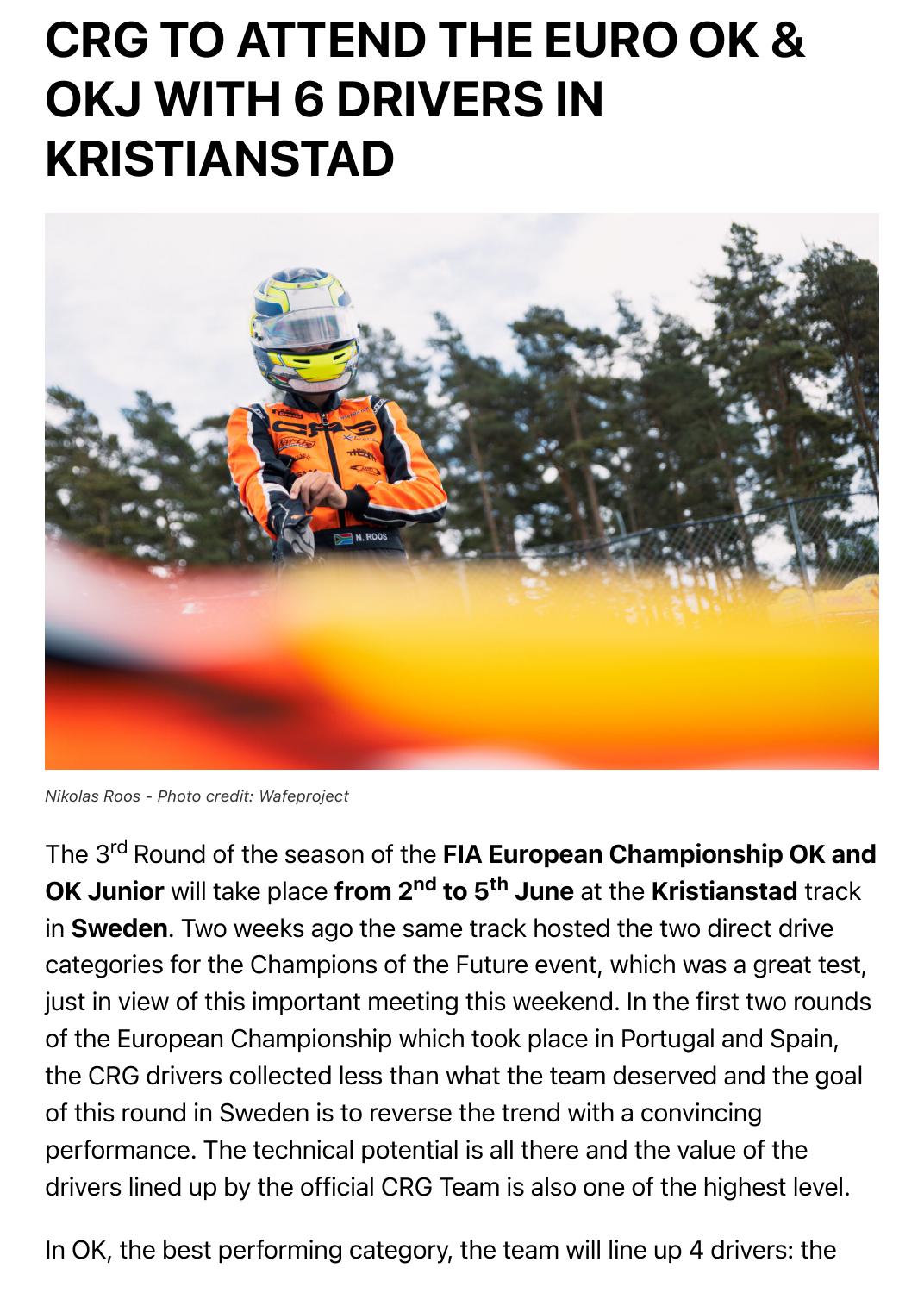expert Viktor Gustafsson who will race at his home track, the Spaniard Adrián Malheiro and the all-Brazilian couple made up of Olin Galli and Gabriel Gomez. In the OK Junior category, on the other hand, there will be 2 official drivers lined up by CRG: the rookie in an FIA meeting, Scott Lindblom and the South African Nikolas Roos.

The chassis that will be used in the race will be the KT2 model for both categories, which guarantee excellent balance and versatility, both with the Vega tires of the Junior class and with the MG ones used in the OK. The chassis will be a fixed point for the CRG Team, while the engines will be different: TM will be the partner of the Junior drivers and of the one made of Gustafsson and Malheiro in OK; while the Brazilians Galli and Gomez will use the Iame engines as in their National Championships.

The event program will be organized into 4 days with the first free practice scheduled for Thursday. Qualifying practice and the first qualifying heats will take place on Friday, then a full day of Heat will be held on Saturday and the event will close on Sunday with the Super Heat and the Finals in the afternoon. Live timing will be active from Friday morning and Live streaming from Saturday on.

## CRG drivers expectations

Scott Lindblom (OKJ): *"I am thrilled for my debut in an FIA race and above all I will try not to make mistakes. My goal is to gain experience and to this end it will also help me the fact that I know many people from the CRG technical staff with whom I had worked with in the Mini category. I immediately felt comfortable on this track in the Champions of the Future race 15 days ago and I think I have the speed to aim for a place among the 36 finalists. I hope that the fact of racing at home and knowing the track well will help me to reach this goal, even though I am aware I will have to learn a lot and it will not be easy to have the pace of the most experienced drivers in this category".*